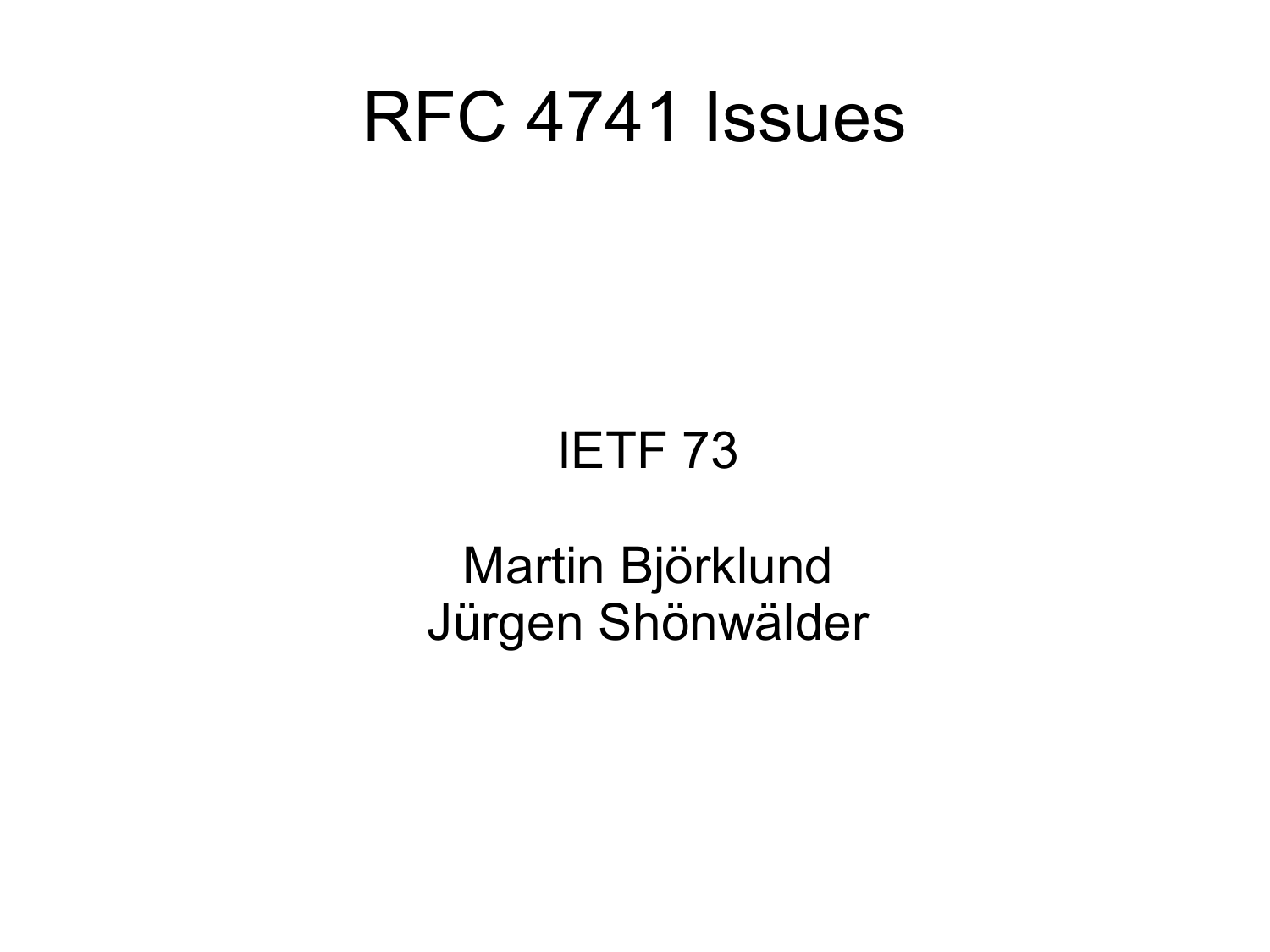## **Background**

- Bugfixes and clarifications. Our view is that this is not supposed to be NETCONF v2
- The issues we present are based on implementation experience, interoperability testing of three independent implementations, and mailing list comments.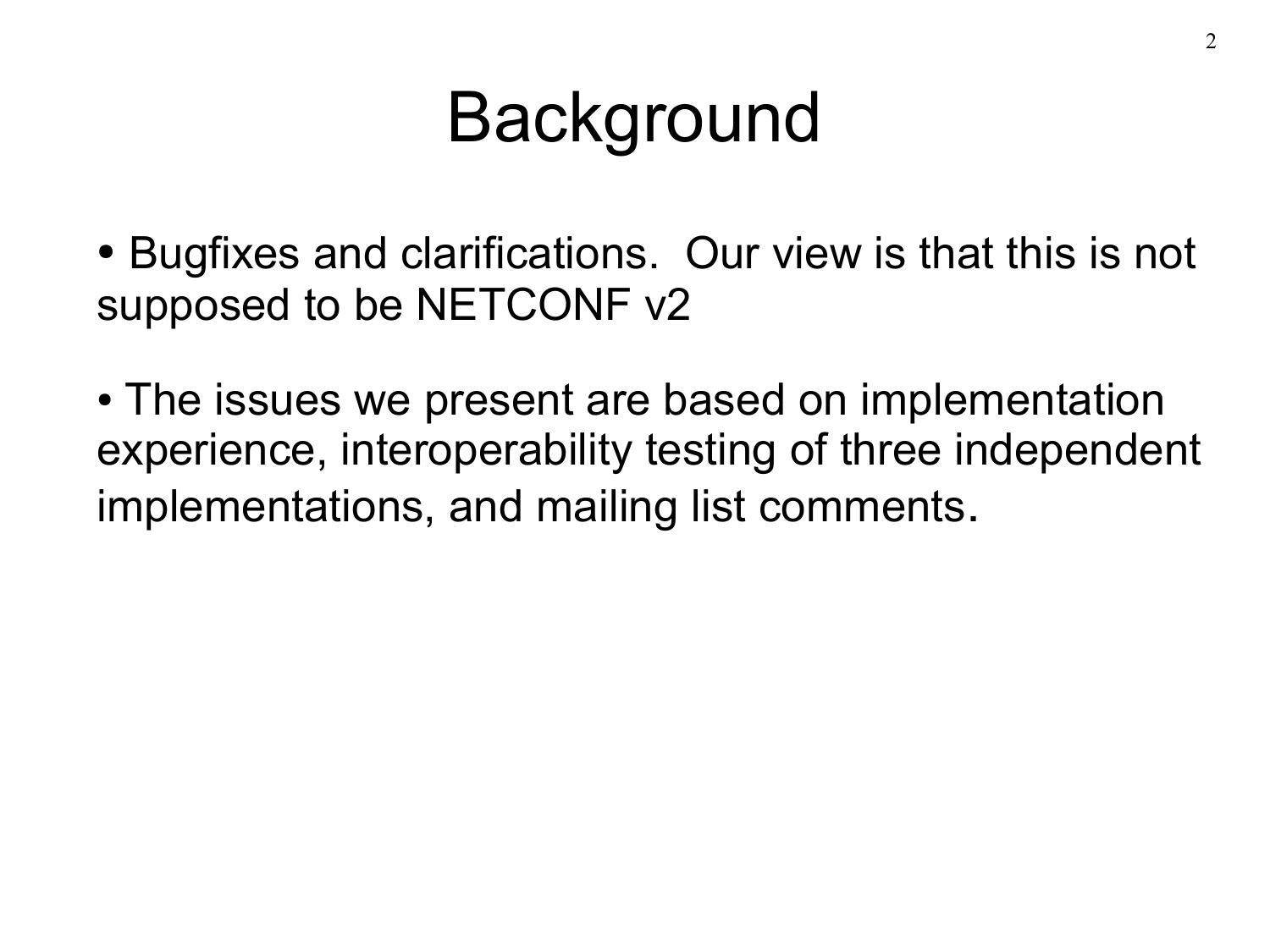• <bad-namespace>

– Is a xs:QName. Should be xs:uri (or xs:string).

- <error-app-tag>
	- Is a xs:string which means that there is a single flat naming scope for all app-tags. Should be xs:QName, which makes the app-tags scoped by namespace.
- http://www.rfc-editor.org/errata search.php?rfc=4741
	- One example is wrong.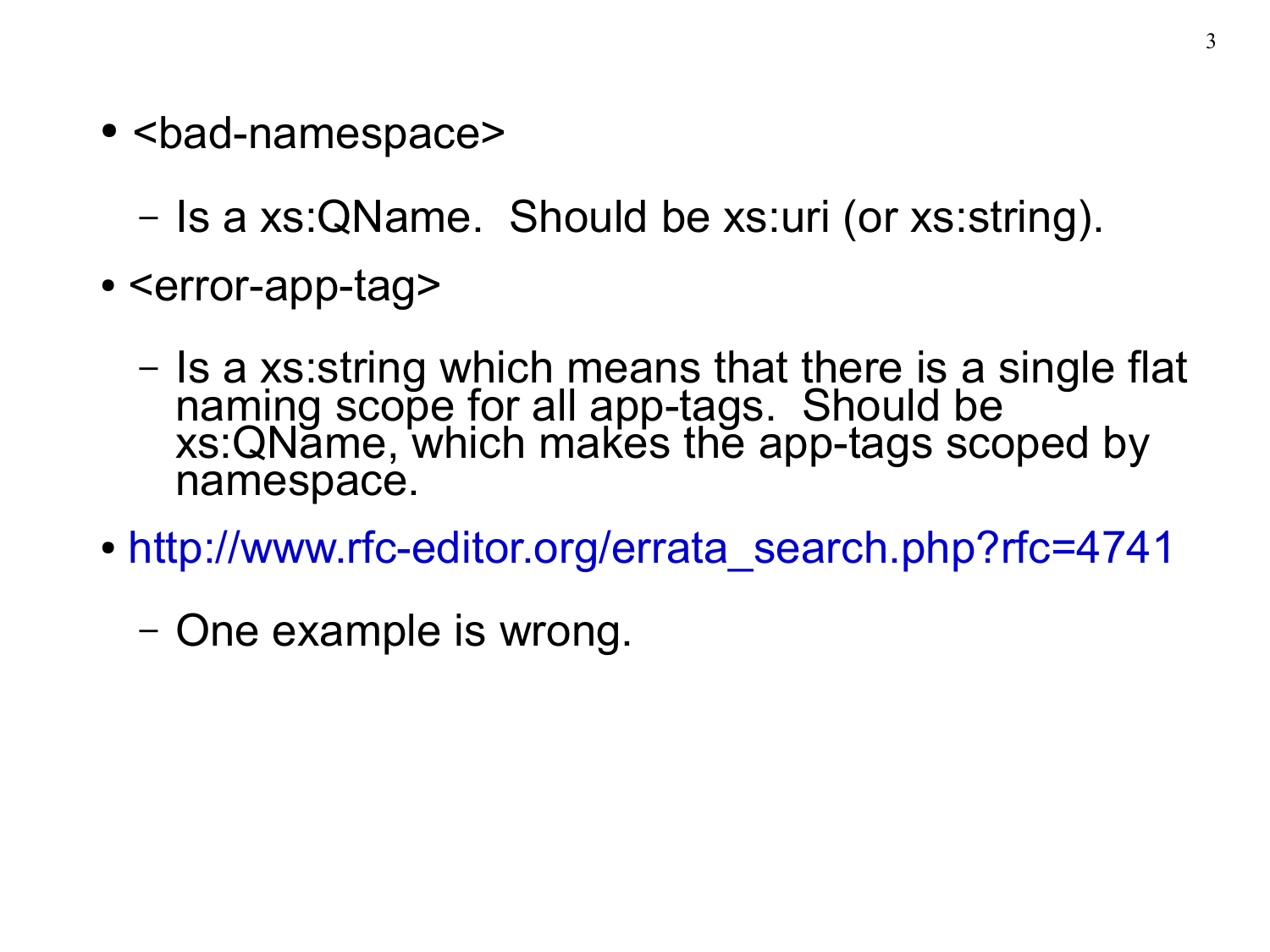- The validate operation can validate a data store or an inline configuration subtree.
	- The problem is that it is unclear what this configuration subtree is. Is it like in edit-config, with operation attributes? If so, there is no way to specify the default operation like in edit-config.
	- Does anyone implement inline validation?
- Proposed solution: remove inline validation, and add a test-option parameter 'test-only' to be used in editconfig. (at least two implementations support this already)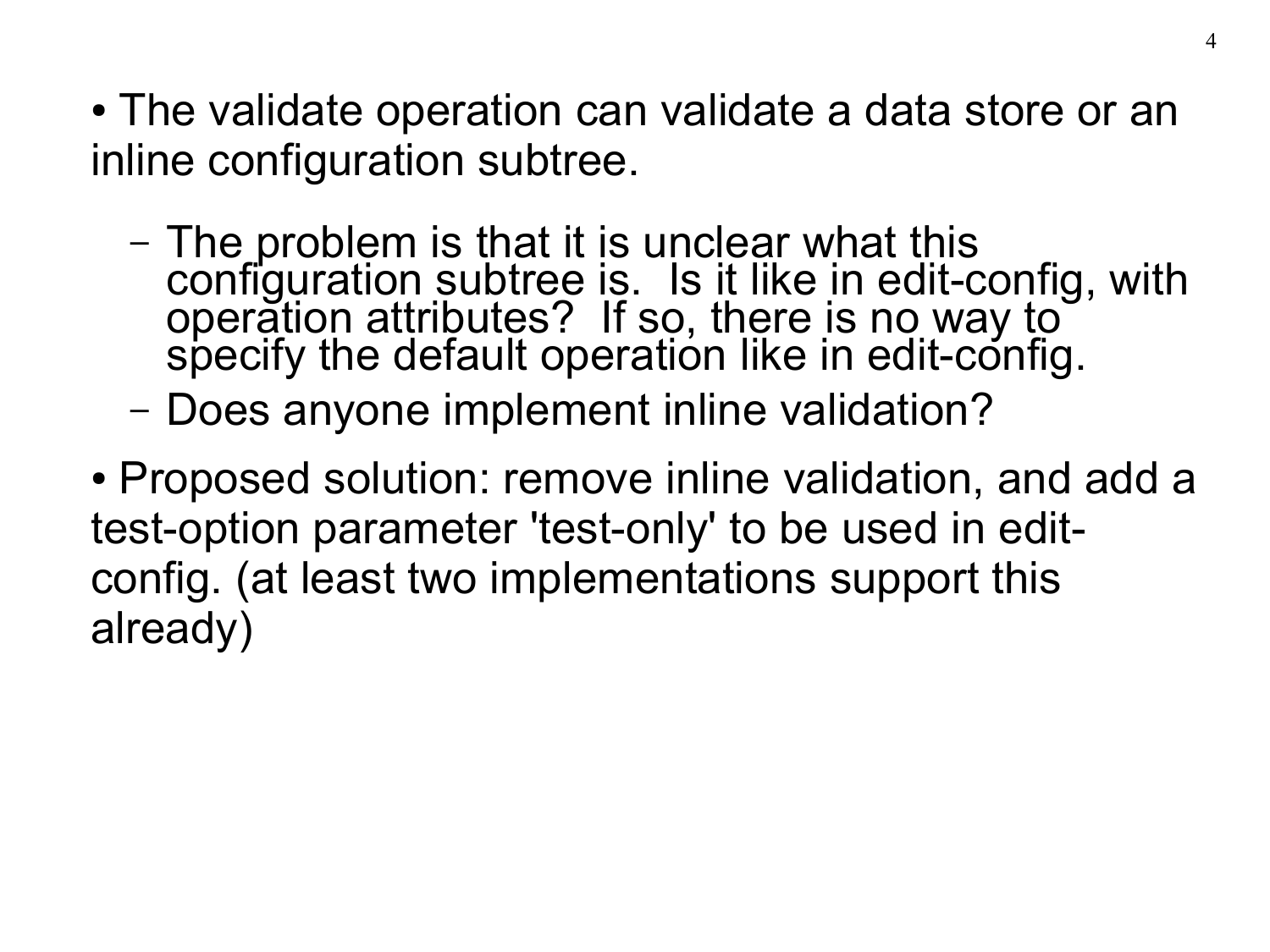• Clarify what 'startup' is.

• Clarify what delete of startup means (reset to factory defaults?)

- Is : startup and : candidate allowed?
- Is : startup and : confirmed-commit allowed?

– If so, specify how it works.

• Fix XSD so that startup cannot be a target to editconfig.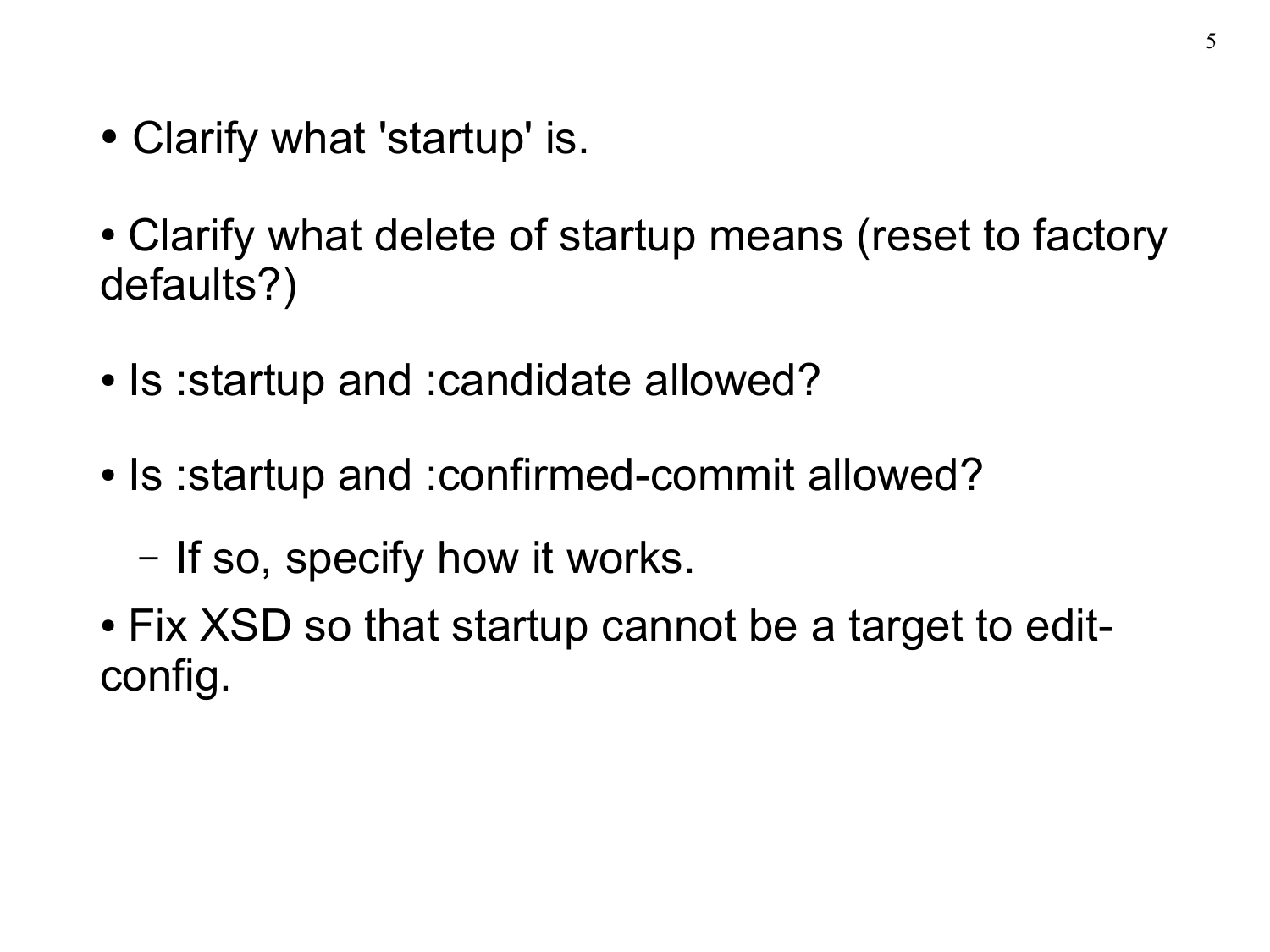• The error-type refers to 'protocol', 'application', 'rpc','transport' while the layer model has transport, rpc, operations, content. It is not clear how this relates.

• The error-types are not defined. What is the difference between 'rpc' and 'protocol'?

• Is the error-type really needed?

• It seems error-severity is always "error" and so the this error element seems unneeded and perhaps should be removed.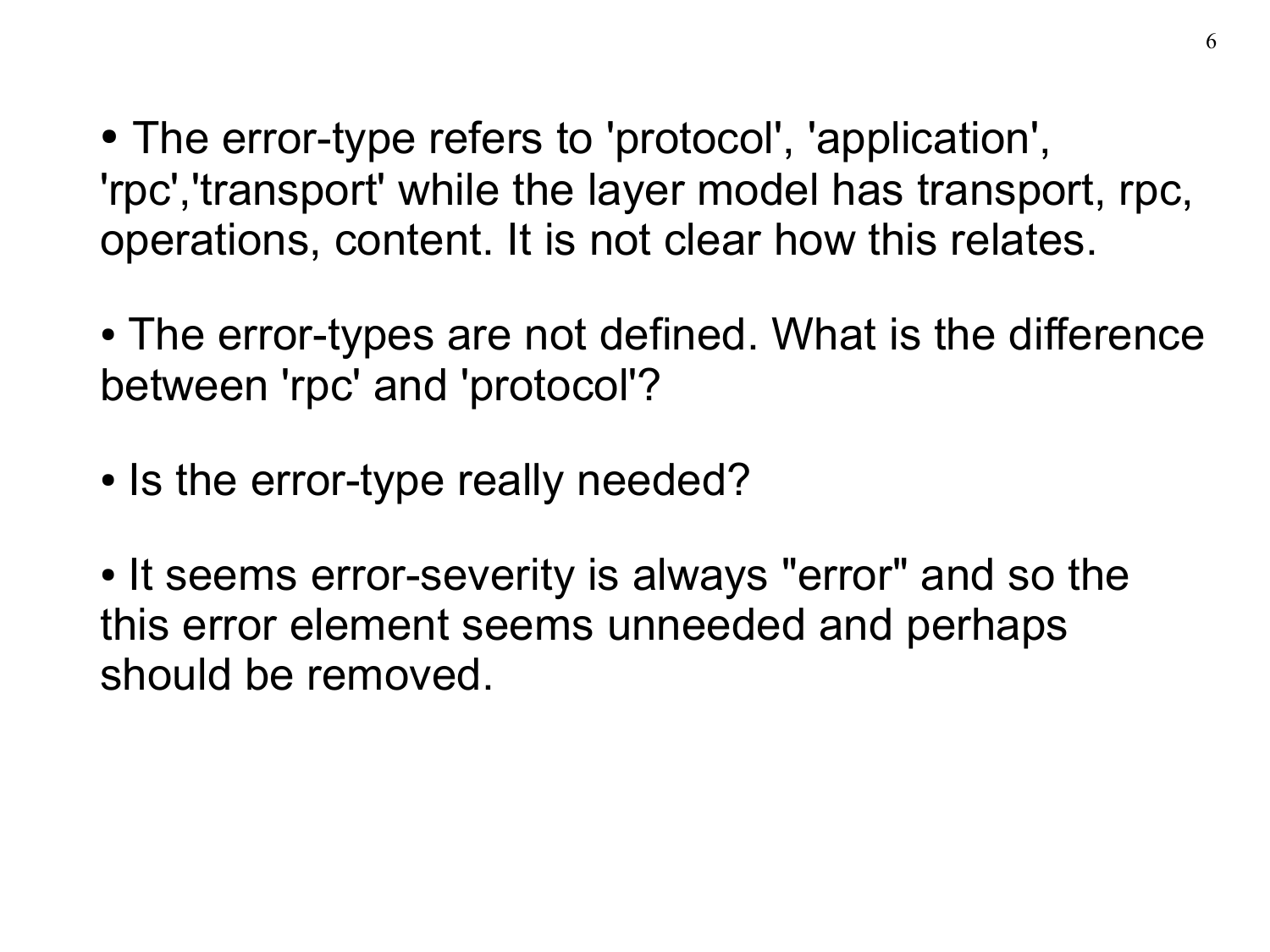• Clarify the intended meaning of continue-on-error. Specifically, what does the "error" mean? Also, clarify that the rpc error partial-operation MUST (?) be returned if such an error occurs.

• The error-info elements in partial-operation (okelement, err-element etc) are defined as xs:QName. Is this just a bug? Should they be XPath strings?

```
<x:interface>
   <x:name>eth0</x:name>
   <x:type>atm</x:type>
</x:interface>
<x:server>
  \langle x:name>my web\langle x:name> <x:type>http</x:type>
</x:server>
```
What does <err-element>x:type<err-element> refer to?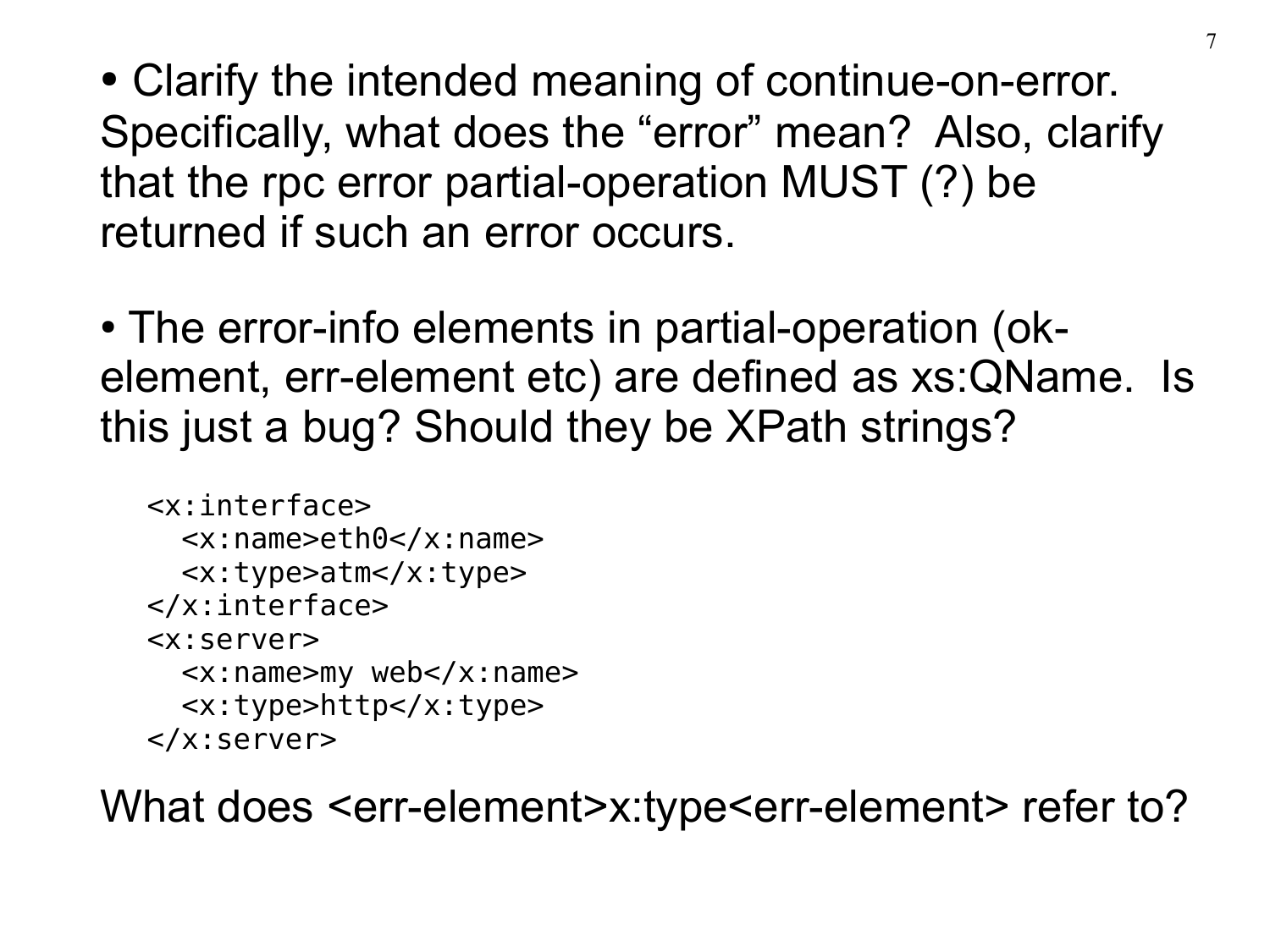- Allow rpc-error inline in <data> reply.
	- The problem is how internal errors are reported during <get> and <get-config> processing without requiring the agent to first buffer the complete reply.
- Align the XSD with the text about rpc-reply the rpcreply element should allow any other element, not just <ok>, <data> and <rpc-error>.
	- Operations that need to return something should stick this something directly under <rpc-reply>, not <data>.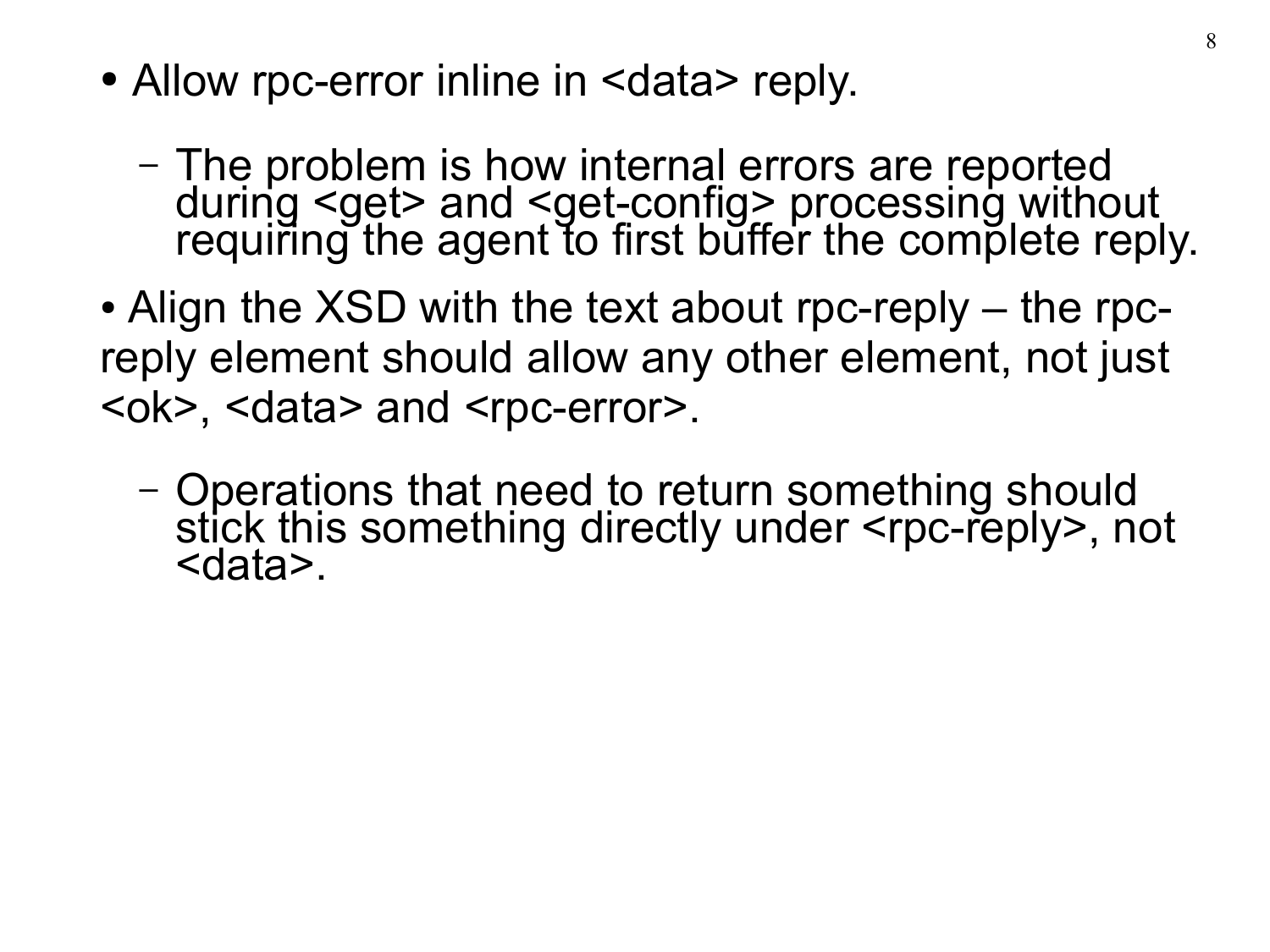• Return from XPath filter. Suppose an XPath expression selects a text node - how should the XML look? E.g. "/system/sysName/text()". We always return a XML subtree, i.e. in this case, we would return "<system><sysName>foo</sysName></system>" not just "foo".

• The XPath context should be properly defined for the select attribute and error-path.

• Clarify what the error-path points to. Always something in the <rpc> request instance document? What if the operation is validate of candidate, and validation fails for some element in the data store?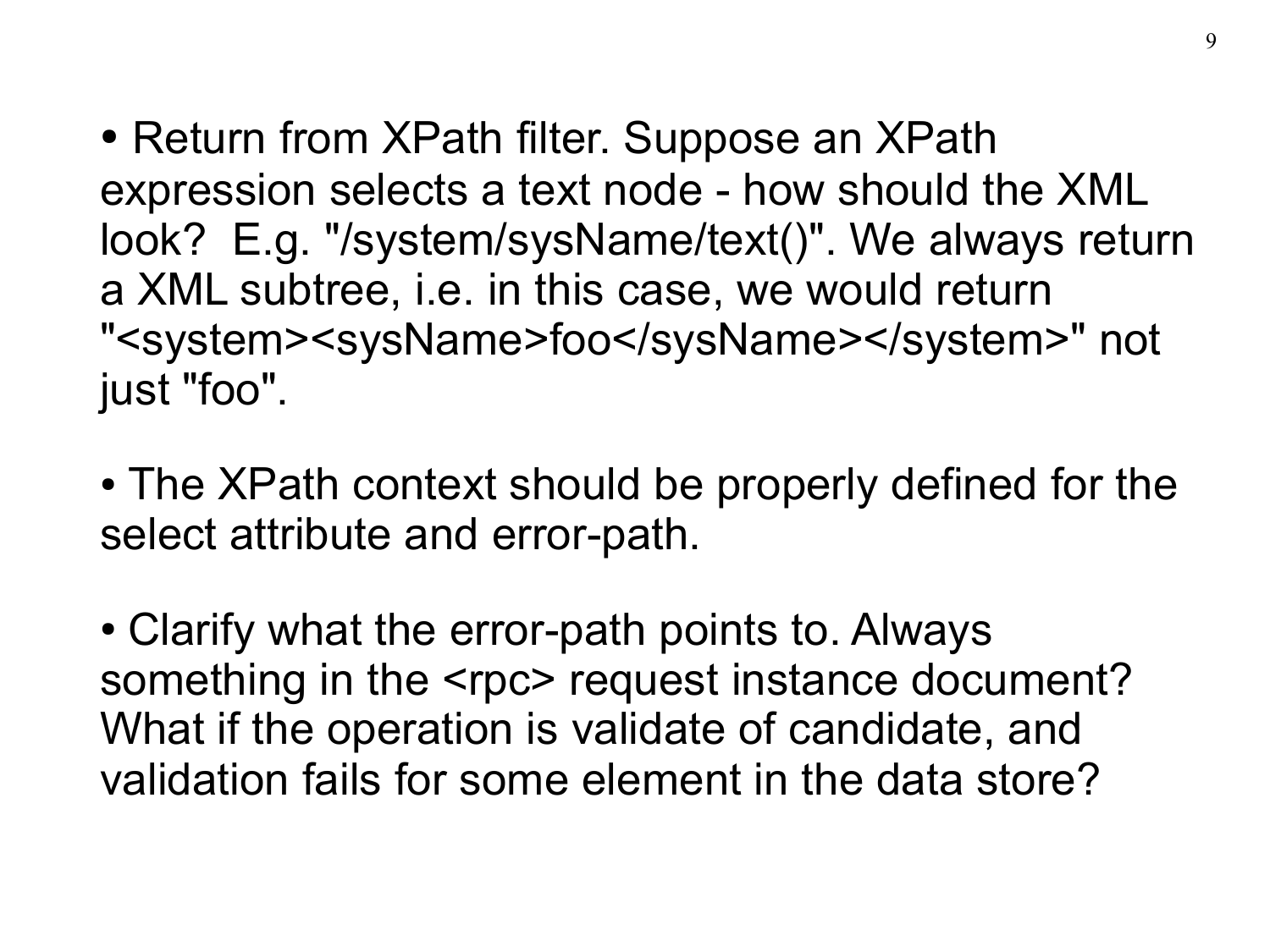• Clarify the intention of the XSD. Specifically if capabilities are allowed to modify existing operation, although the XSD does not really allow it. For example, suppose a capability adds an "test-option" enumeration – is that allowed?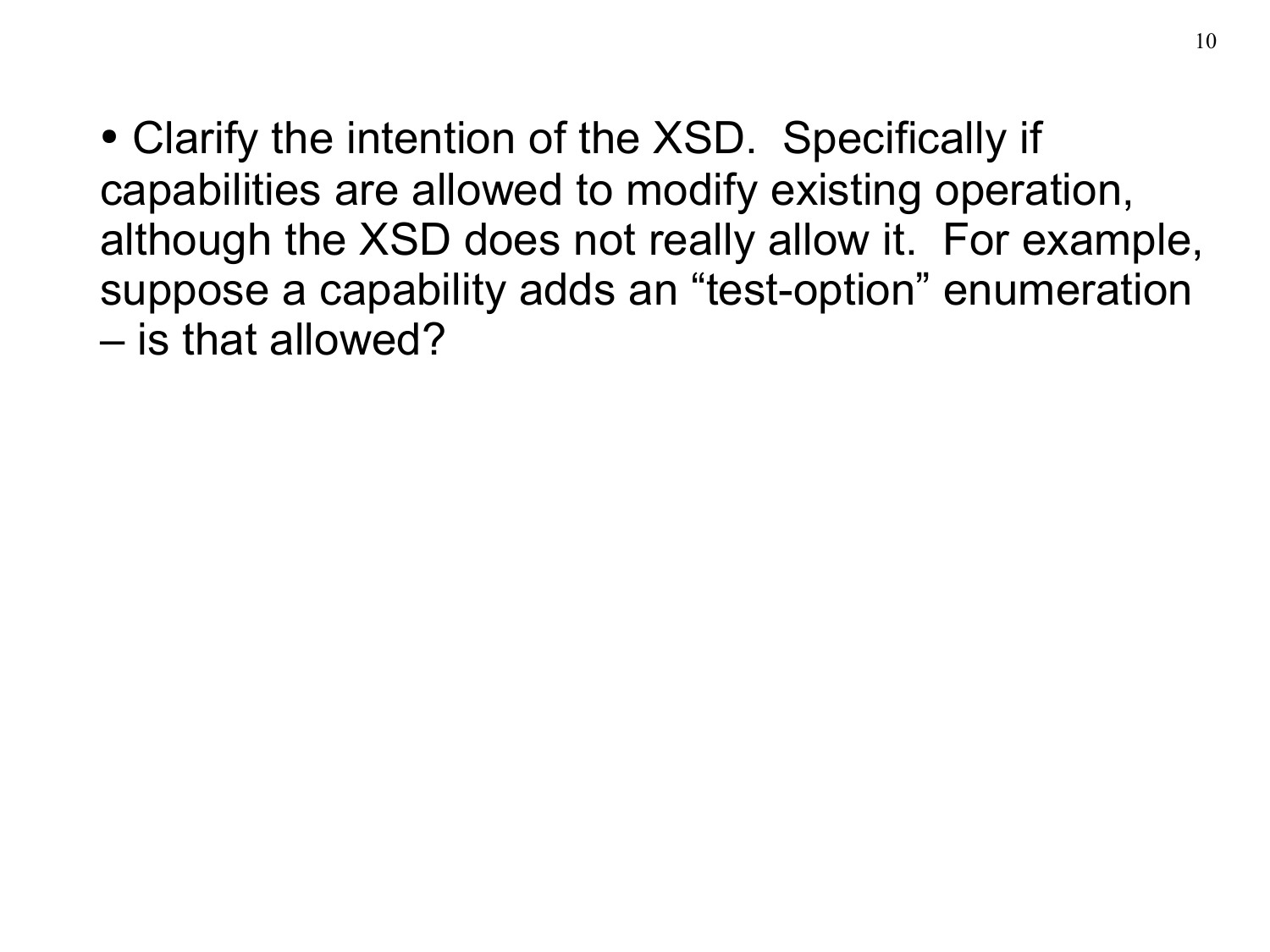• Clarify that an XML preamble is optional.

– <?xml version="1.0" encoding="utf-8"?>

- RFC 4741 allows arbitrary content of the message-id attribute.
	- Some implementations seem to run into problems if the message-id (or other attributes) contains "]]>]]>" or "</rpc>" Perhaps this is not a problem with RFC 4741 per se but just an implementation problem
	- But arbitrary complicated and arbitrary long message-id attributes also do not seem very useful to have.